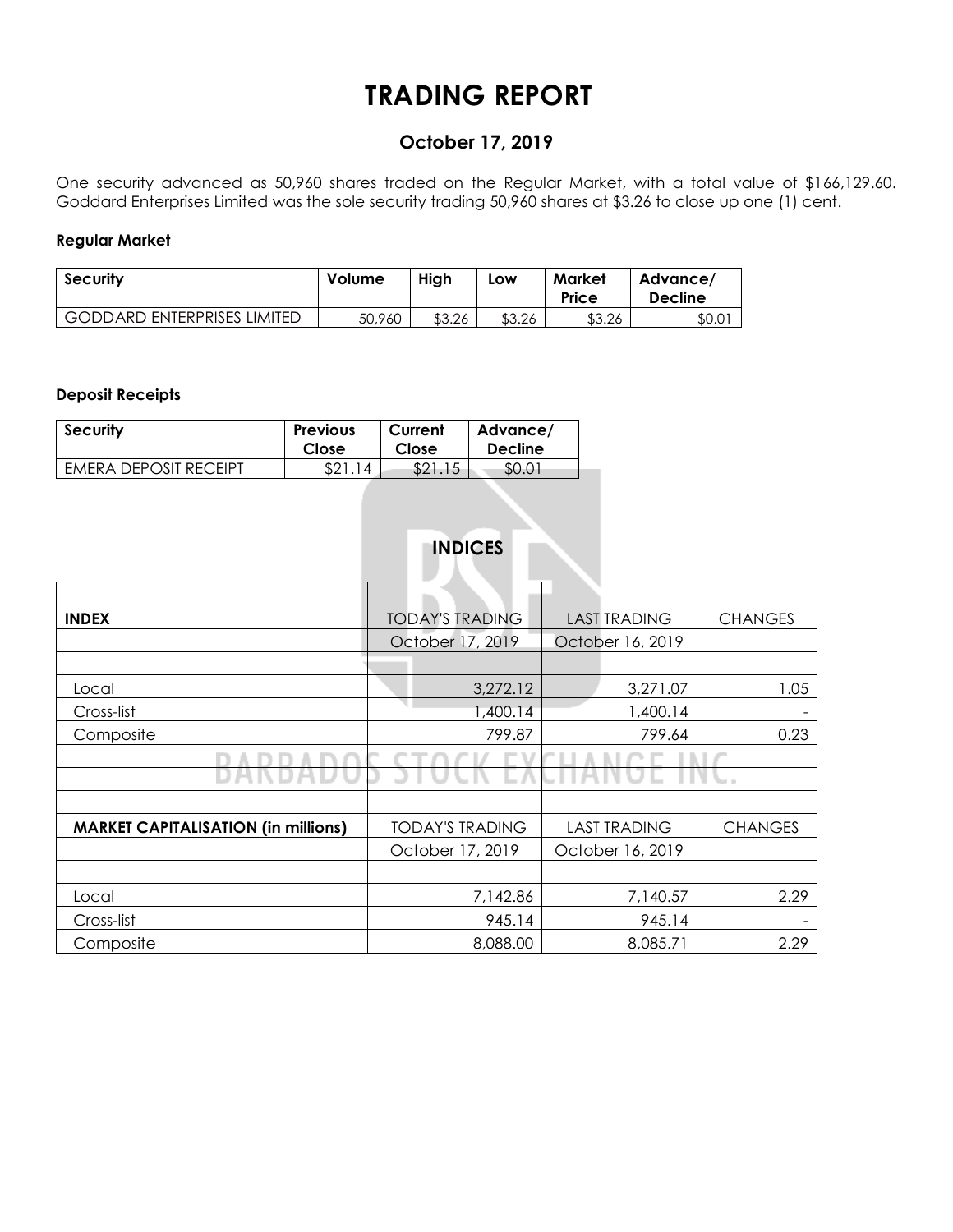## **MUTUAL FUNDS**

| <b>October 17,2019</b> |                                                                                           |   |            |              |            |                             |
|------------------------|-------------------------------------------------------------------------------------------|---|------------|--------------|------------|-----------------------------|
| <b>ENDED</b>           | <b>NAME OF FUND</b>                                                                       |   | <b>NAV</b> | <b>OFFER</b> | <b>BID</b> | <b>NAV</b><br><b>CHANGE</b> |
| $11-Oct-19$            | REPUBLIC CAPITAL GROWTH FUND                                                              | W | 1.2537     |              |            | $-0.0504$                   |
| $11-Oct-19$            | REPUBLIC INCOME FUND                                                                      | W | 1.1928     |              |            | $-0.0116$                   |
| 11-Oct-19              | REPUBLIC PROPERTY FUND                                                                    | W | 0.7176     |              |            | 0.0044                      |
| 11-Oct-19              | FORTRESS CARIBBEAN GROWTH FUND                                                            | W | 6.0521     | 6.0521       | 6.0521     | $-0.0059$                   |
| $11-Oct-19$            | FORTRESS HIGH INTEREST FUND - ACC.                                                        | W | 1.9979     |              |            | $-0.0013$                   |
| 11-Oct-19              | FORTRESS HIGH INTEREST FUND - DIST.                                                       | W | 1.0002     |              |            | $-0.0007$                   |
| 30-Sep-19              | ROYAL FIDELITY SELECT BALANCED FUND                                                       | m | 5.4175     | 5.4175       | 5.3092     | $-0.0126$                   |
| 30-Sep-19              | ROYAL FIDELITY STRATEGIC GROWTH FUND                                                      | m | 0.9887     | 0.9887       | 0.9689     | $-0.0232$                   |
| 30-Sep-19              | ROYAL FIDELITY PREMIUM INCOME FUND                                                        | m | 1.5863     | 1.5863       | 1.5546     | 0.0023                      |
| $27-Sep-19$            | SAGICOR GLOBAL BALANCED FUND                                                              | W | 2.64       |              |            | $-0.01$                     |
| 27-Sep-19              | SAGICOR SELECT GROWTH FUND                                                                | W | 1.50       |              |            | $-0.01$                     |
| 27-Sep-19              | SAGICOR PREFERRED INCOME FUND                                                             | W | 0.98       |              |            | 0.00                        |
|                        | * Indicates the Fund is currently ex-div<br>A Indicates the Fund values have been revised |   |            |              |            |                             |

NOTES: QUOTATIONS AND NET ASSET VALUE PER SHARE ARE SUPPLIED BY THE FUND MANAGEMENT. THE OFFERING PRICE INCLUDES NET ASSET VALUE PLUS ENTRY COSTS.

 $m =$  monthly valuation,  $q =$  quarterly valuation,  $w =$  weekly

# **BARBADOS STOCK EXCHANGE INC.**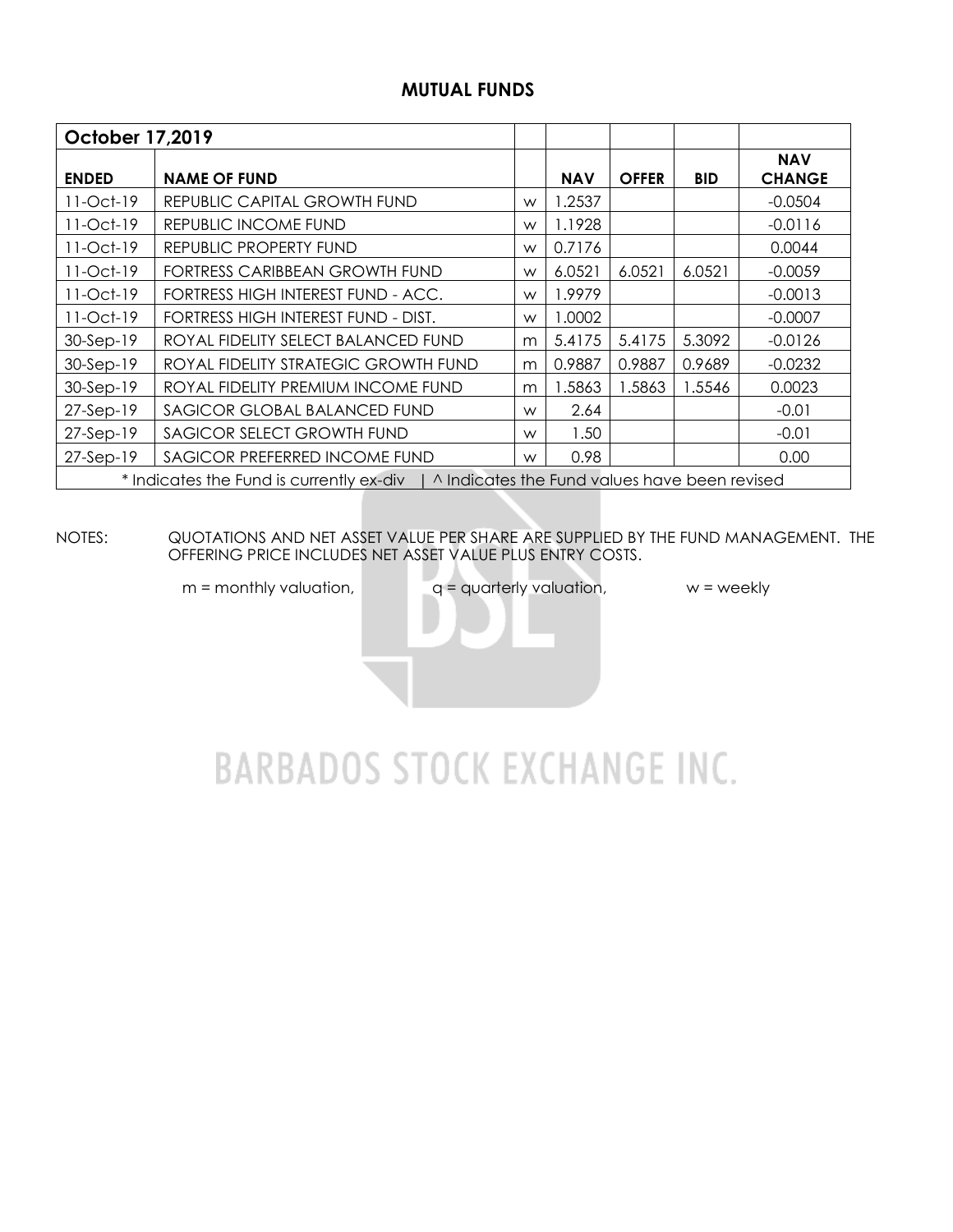### **NEWS \*\*\*\*\*\*\*\*\*\*\*\*\*\*\*\*\*\*\*\*\*\*\*\*\*\*\*\*\*\*\*\*\***

### **DIVIDEND DECLARATION**

**FirstCaribbean International Bank** – Directors have declared an interim dividend of one point two five (\$0.0125) US cents per share to be paid on October 18<sup>th</sup>, 2019 to Shareholders on record at close of business on September 20<sup>th</sup>, 2019.

**Sagicor Financial Corporation Limited** – Directors have declared an interim dividend of two point five (\$0.025) US cents per share to be paid on November 15<sup>th</sup>, 2019 to Shareholders on record at close of business on October 18th, 2019.

**Goddard Enterprises Limited** - Directors have declared a second interim dividend of one point five (\$0.015) cents per share to be paid on November 29th, 2019 to Shareholders on record at close of business on October 31st, 2019.

### **BSE NOTICES**

#### **TRADING SUSPENSION**

The **Barbados Stock Exchange Inc. (BSE)** wishes to advise that, as a result of the approved amalgamation of **Cable and Wireless (Barbados) Limited (CWBL)** and **Cable & Wireless West Indies Limited (CWWI)**, trading in the security - Cable and Wireless (Barbados) Limited - has been suspended with immediate effect.

**BARBADOS STOCK EXCHANGE INC.**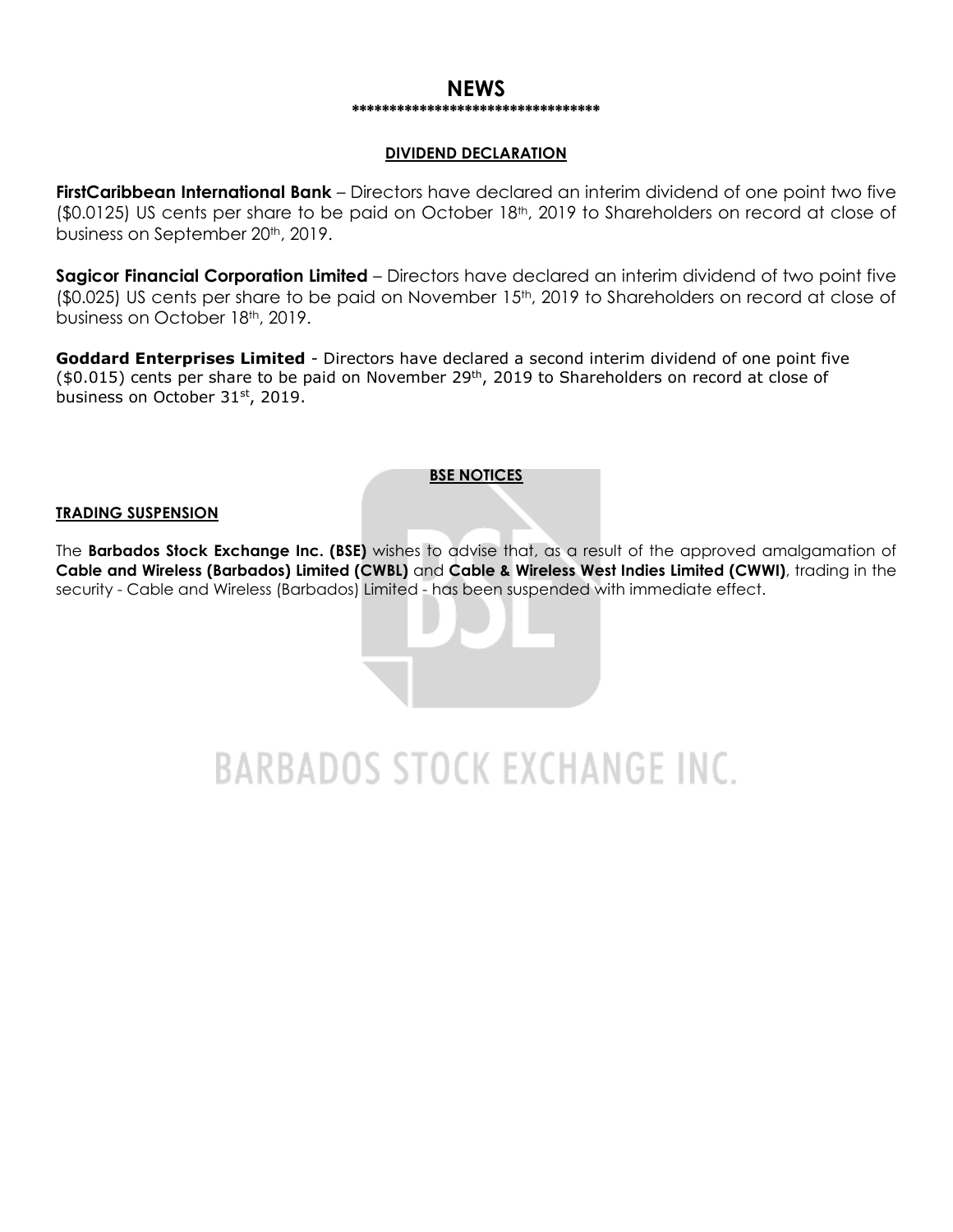| 8th Avenue Belleville, ST. MICHAEL. BARBADOS.   |                   |                                  |        |        | TEL:436-9871/72 FAX 429-8942 website: |         | www.bse.com.bb |            |        |             |             |  |
|-------------------------------------------------|-------------------|----------------------------------|--------|--------|---------------------------------------|---------|----------------|------------|--------|-------------|-------------|--|
|                                                 |                   | <b>SHARE SUMMARY INFORMATION</b> |        |        |                                       |         |                |            |        |             |             |  |
| Thursday October 17, 2019                       |                   |                                  |        |        |                                       |         |                |            |        |             |             |  |
|                                                 | <b>Last Trade</b> |                                  |        |        | Last                                  | Current | <b>Price</b>   | <b>Bid</b> | Ask    | <b>Bid</b>  | Ask         |  |
| Company                                         | <b>Date</b>       | Volume                           | High   | Low    | Close                                 | Close   | Change         | Price      | Price  | <b>Size</b> | <b>Size</b> |  |
| ABV Investments Incorporated                    | 26-Jun-19         |                                  |        |        | \$0.02                                | \$0.02  |                | \$0.02     | \$0.15 | 8,080       | 1,000       |  |
| <b>BICO Limited</b>                             | 3-Oct-19          |                                  |        |        | \$3.10                                | \$3.10  |                | \$3.10     |        | 2,000       |             |  |
| <b>Banks Holdings Limited</b>                   | 20-Sep-19         |                                  |        |        | \$4.85                                | \$4.85  |                | \$4.85     | \$7.10 | 16,245      | 1,228       |  |
| <b>Barbados Dairy Industries Limited</b>        | 4-Oct-19          |                                  |        |        | \$3.00                                | \$3.00  |                | \$3.00     | \$3.50 | 4,592       | 3,261       |  |
| <b>Barbados Farms Limited</b>                   | 10-Sep-19         |                                  |        |        | \$0.30                                | \$0.30  |                | \$0.30     | \$0.50 | 13,371      | 16,899      |  |
| Cable and Wireless Barbados Limited -+          | $21-Sep-17$       |                                  |        |        | \$2.29                                | \$2.29  |                |            |        |             |             |  |
| Cave Shepherd and Company Limited               | 7-Oct-19          |                                  |        |        | \$4.60                                | \$4.60  |                | \$4.62     | \$4.65 | 2,000       | 5,090       |  |
| FirstCaribbean International Bank -*            | 16-Oct-19         |                                  |        |        | \$2.80                                | \$2.80  |                |            | \$2.80 |             | 2,500       |  |
| Eppley Caribbean Property Fund SCC - Dev Fund   | 30-Aug-19         |                                  |        |        | \$0.21                                | \$0.21  |                |            | \$0.20 |             | 33,000      |  |
| Eppley Caribbean Property Fund SCC - Value Fund | 16-Oct-19         |                                  |        |        | \$0.56                                | \$0.56  |                | \$0.56     |        | 14,324      |             |  |
| Goddard Enterprises Limited                     | 17-Oct-19         | 50,960                           | \$3.26 | \$3.26 | \$3.25                                | \$3.26  | \$0.01         | \$3.25     |        | 7,988       |             |  |
| Insurance Corporation of Barbados Limited       | 15-Oct-19         |                                  |        |        | \$3.29                                | \$3.29  |                | \$3.26     | \$3.29 | 500         | 1,000       |  |
| <b>JMMB</b> Group Limited                       | $3-May-19$        |                                  |        |        | \$0.47                                | \$0.47  |                | \$0.50     |        | 5,000       |             |  |
| One Caribbean Media Limited                     | 20-Sep-19         |                                  |        |        | \$2.70                                | \$2.70  |                | \$2.70     | \$2.95 | 200         | 9,009       |  |
| Sagicor Financial Corporation Pref 6.5%         | $23$ -Jun-16      |                                  |        |        | \$2.26                                | \$2.26  |                |            |        |             |             |  |
| Sagicor Financial Corporation Limited -*        | 14-Oct-19         |                                  |        |        | \$2.95                                | \$2.95  |                | \$2.91     | \$2.95 | 7,117       | 3,203       |  |
| West India Biscuit Company Limited              | $17-Sep-19$       |                                  |        |        | \$24.50                               | \$24.50 |                | \$25.00    |        | 100         |             |  |
| <b>Emera Deposit Receipt</b>                    | 8-May-19          |                                  |        |        | \$21.14                               | \$21.15 | \$0.01         | \$20.18    |        | 48          |             |  |
| <b>TOTAL SHARES BOUGHT &amp; SOLD</b>           |                   | 50,960                           |        |        |                                       |         |                |            |        |             |             |  |
|                                                 |                   |                                  |        |        |                                       |         | $\rightarrow$  |            |        |             |             |  |
| <b>Junior Market</b>                            |                   |                                  |        |        |                                       |         |                |            |        |             |             |  |
| <b>TOTAL SHARES BOUGHT &amp; SOLD</b>           |                   |                                  |        |        |                                       |         |                |            |        |             |             |  |
|                                                 |                   |                                  |        |        |                                       |         |                |            |        |             |             |  |
|                                                 |                   |                                  |        |        |                                       |         |                |            |        |             |             |  |
|                                                 |                   |                                  |        |        |                                       |         |                |            |        |             |             |  |
|                                                 |                   |                                  |        |        |                                       |         |                |            |        |             |             |  |
|                                                 |                   |                                  |        |        |                                       |         |                |            |        |             |             |  |
|                                                 |                   |                                  |        |        |                                       |         |                |            |        |             |             |  |
|                                                 |                   |                                  |        |        |                                       |         |                |            |        |             |             |  |
|                                                 |                   |                                  |        |        |                                       |         |                |            |        |             |             |  |
|                                                 |                   |                                  |        |        |                                       |         |                |            |        |             |             |  |